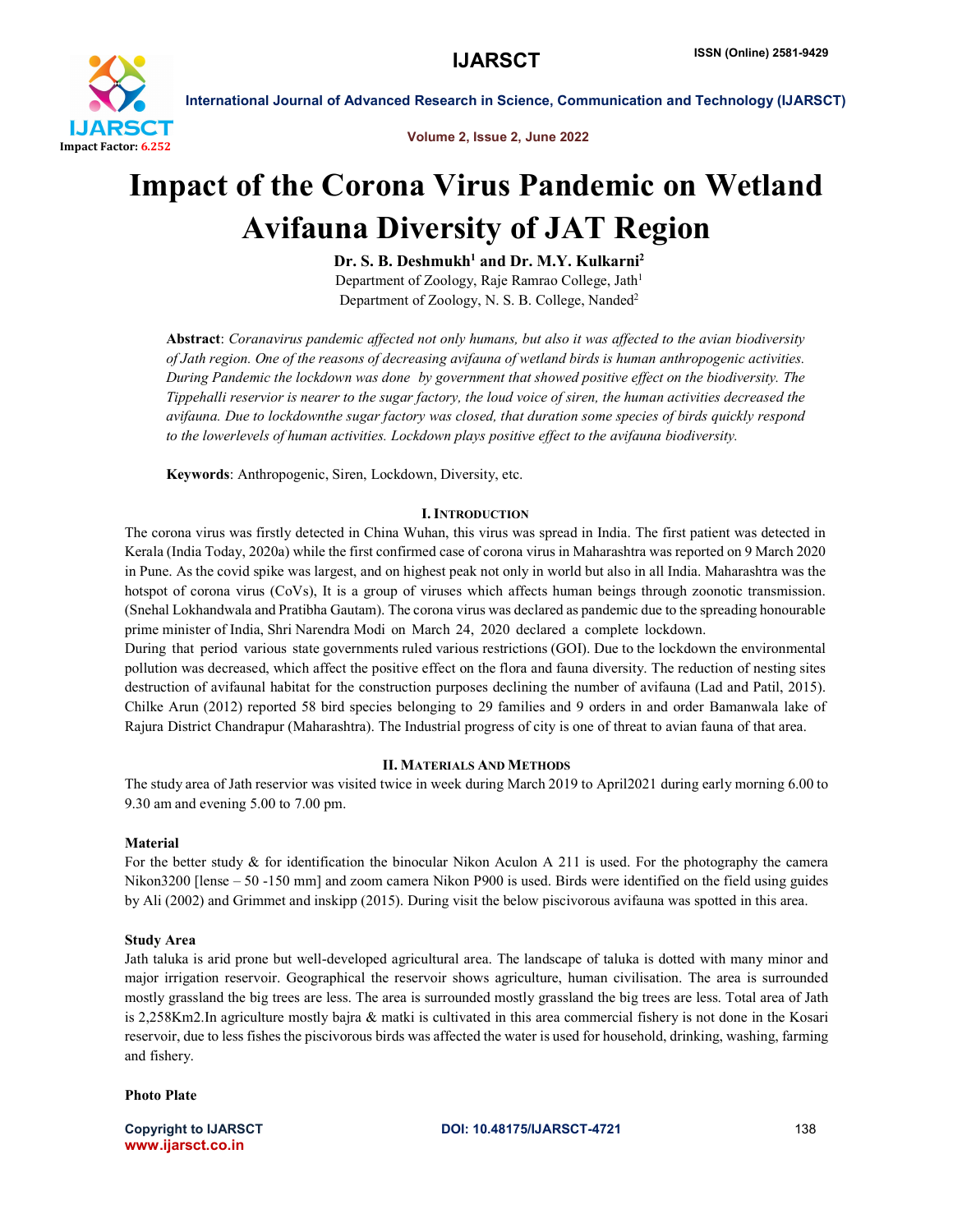

International Journal of Advanced Research in Science, Communication and Technology (IJARSCT)

Volume 2, Issue 2, June 2022



Women's washing clothes in wetland Fishing in Birnal Wetland







Grazing Animals Near Pratappur Wetland Vehicles Washing Near Tipphalli Wetland

#### III. RESULT

The study was conduct March 2019 to April 2021, before the corona virus spreading the, vehicles pollution, Industrialization pollution the human anthropogenic activities, The Tippehalli reservoir is nearer to the sugar factory, the loud voice of siren, the human activitiesdecreased the avifauna. Due to lockdown the sugar factory was closed Tourisms etc. affected the avifauna diversity. But during the spreading of pandemic corona viruses spike the National lockdown was declared by Government of India and the whole Maharashtra was also lockdown by following various rule due to that the tourist was restricted, Industries was also closed, the vehicle pollution, as well as on restriction on human being to visit outside was strictly restricted due that the avifauna diversity was increased as well as in various region the wild animals was seen freely on street. Before lockdown near wetland of Jath about 45 families was observed but during the lock down 49 family and 126 species was observed. Due to lockdown the sugar factory near Tipphalli was closed, that duration some species of birds quickly respond to the lower levels of human activities. Lockdown plays positive effect to the avifauna biodiversity.

www.ijarsct.co.in